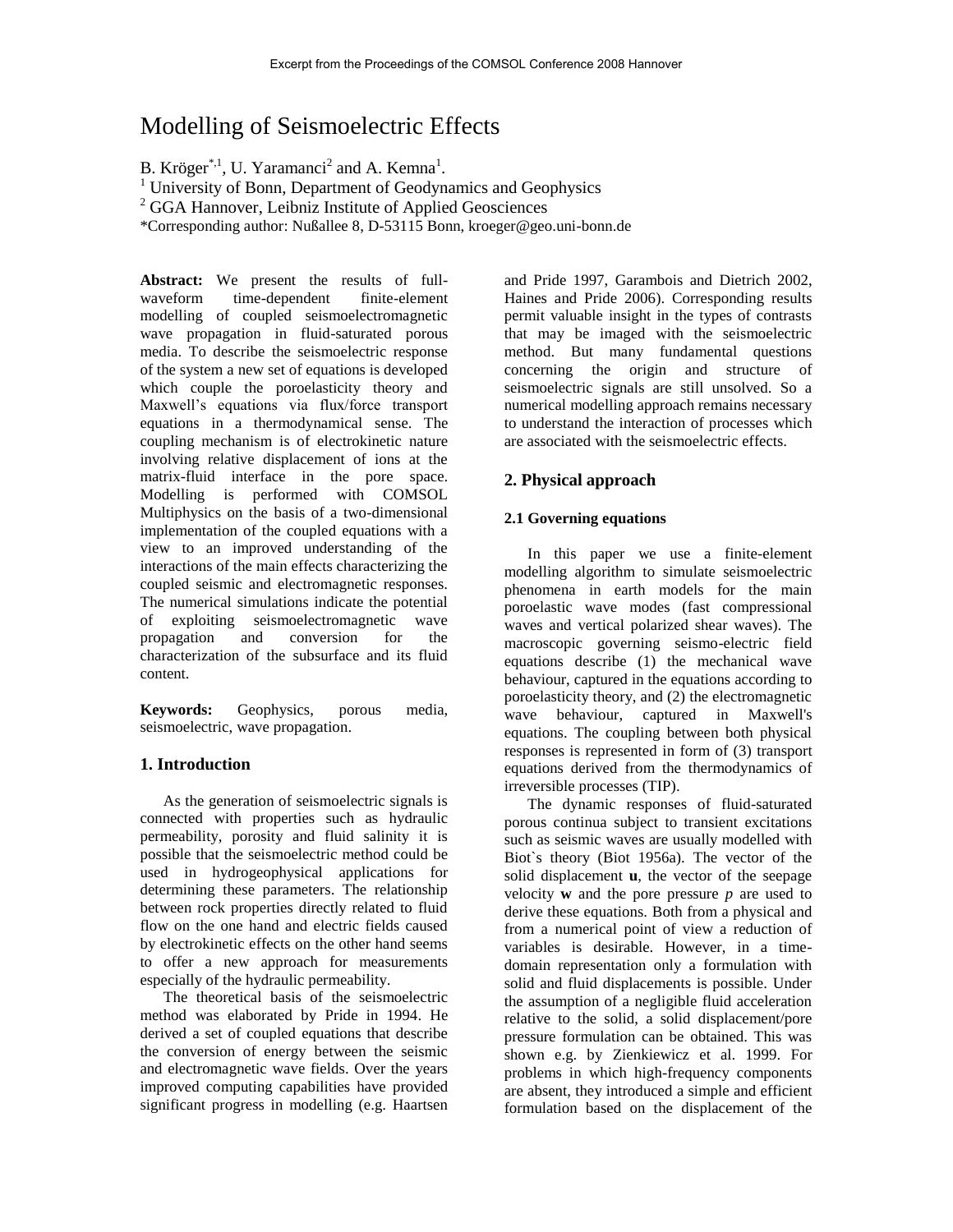solid phase **u** and the pore pressure *p* as the essential variables and called this the "u-p formulation". Following this assumption, we here introduce a simplified poroelastic model for the seismoelectric effects directly in the time domain. Using a low-frequency approximation, the saturated rock/soil system is modelled as a two-phase material based on the linear poroelasticity theory for porous media (Wang 2000). Introducing the stress-strain relationship plus an incremental change caused by variation of the fluid pressure leads to the constitutive equation for poroelasticity. The equilibrium conditions for volume elements combined with Hooke`s extended law for poroelastic bodies can then be recast as follows:

$$
G\nabla^2 \mathbf{u} + G/(1 - 2\nu) \nabla(\nabla \cdot \mathbf{u})
$$
  
=  $\alpha \nabla p + \rho \partial^2 \mathbf{u}/\partial t^2 + \rho_f \partial^2 \mathbf{w}/\partial t^2$  (1)

where *G* is the shear modulus of the solid frame, *α* the effective stress coefficient (Biot-Willis coefficient), *p* the excess pore pressure, *ν* the Poisson number, **u** the total displacement, **w** the relative displacement between fluid and matrix, *ρ* the bulk density, and  $\rho_f$  the fluid density.

For the description of the electromagnetic response of the system Maxwell`s equations are used. In the case of a time-dependent electric field Faraday's law states:

$$
\nabla \times \mathbf{E} = \mu \, \partial \mathbf{H} / \partial t,\tag{2}
$$

where  $\bf{E}$  is the electric field strength,  $\bf{H}$  is the magnetic field strength, and  $\mu$  the magnetic permeability.

The magnetic field caused by an electrokinetic system can be described by Ampere`s law:

$$
\nabla \times \mathbf{H} = \mathbf{j} + \dot{\mathbf{D}} = \sigma \mathbf{E} + L \nabla p + \partial \mathbf{D} / \partial t, \quad (3)
$$

where **D** is the electric displacement, **j** the total current density, and  $\sigma$  the electrical conductivity. The total current density in equation (3) is composed of a conduction current density *σ***E**  and a current density *L*∇<sup>p</sup> caused by charges being dragged by the flowing fluid; the corresponding electric potential is well known as the streaming potential (e.g. Wurmstich and Morgan 1994; Pride 1994). The dielectric

displacement current ∂**D/**∂*t* can be neglected relative to the conduction current density because  $\omega \varepsilon / \sigma$  < 10<sup>-4</sup> for seismic frequencies and materials of interest (Haines and Pride, 2006).

For TIP, the interaction of coupled and direct fluxes leads to so-called electrokinetic phenomena (e.g. De Groot 1960; Groot and Mazur, 1984). The thermodynamic fluxes associated with electrokinetic phenomena (fluid velocity and electrical current density) can be derived in thermodynamic non-equilibrium as a linear combination of thermodynamic forces (hydraulic potential gradient and electrical potential gradient). The laws controlling linear transport in porous media in the presence of electrokinetic coupling are:

$$
\mathbf{q} = k/\eta \left( -\nabla p + \rho_f \, \partial^2 \mathbf{u} / \partial t^2 \right) + L \mathbf{E} \,, \tag{4}
$$

$$
\nabla \cdot \mathbf{j} = \nabla \cdot [L(-\nabla p + \rho_f \partial^2 \mathbf{u}/\partial t^2) + \sigma \mathbf{E}].
$$
 (5)

The first term on the right-hand side of equation (4) describes Darcy's law for the hydraulic flow of a fluid with the specific flux **q**, the dynamic viscosity  $\eta$  in a porous rock matrix of hydraulic conductivity *k* driven by a pressure gradient. This dynamic flux must be extended with respect to pressure differences in the fluid caused by the seismic disturbances (Biot 1956a). The second term on the right-hand side of equation (5) represents Ohm's law and describes the electrical current caused by an electric potential gradient (voltage) in a conductive medium. The remaining terms, which couple the two phenomena, represent the electroosmotic drag exerted on the hydraulic flow caused by the electric voltage and the electrokinetic current density (associated with streaming potential), which is also extended because of the pressure differences in the fluid (Wurmstich and Morgan, 1994). Equation (5) is valid under the assumption of absence of external sources in the system, i.e.  $\nabla \cdot \mathbf{j} = 0$ . The electrical conductivity is given by  $\sigma = \sigma_f/F_0$ , where  $\sigma_f$  is the fluid conductivity and  $F_0$  is the formation factor.

The coupling coefficient *L* ("Onsager coefficient") is dependent on the dielectric permittivity  $\varepsilon_0$  of the fluid, the zeta potential  $\zeta$ associated with the mineral-fluid interface, the formation factor *F<sup>0</sup>* and the viscosity *η*:

$$
L = -\epsilon_0 \epsilon_r \zeta / (F_0 \eta) \tag{6}
$$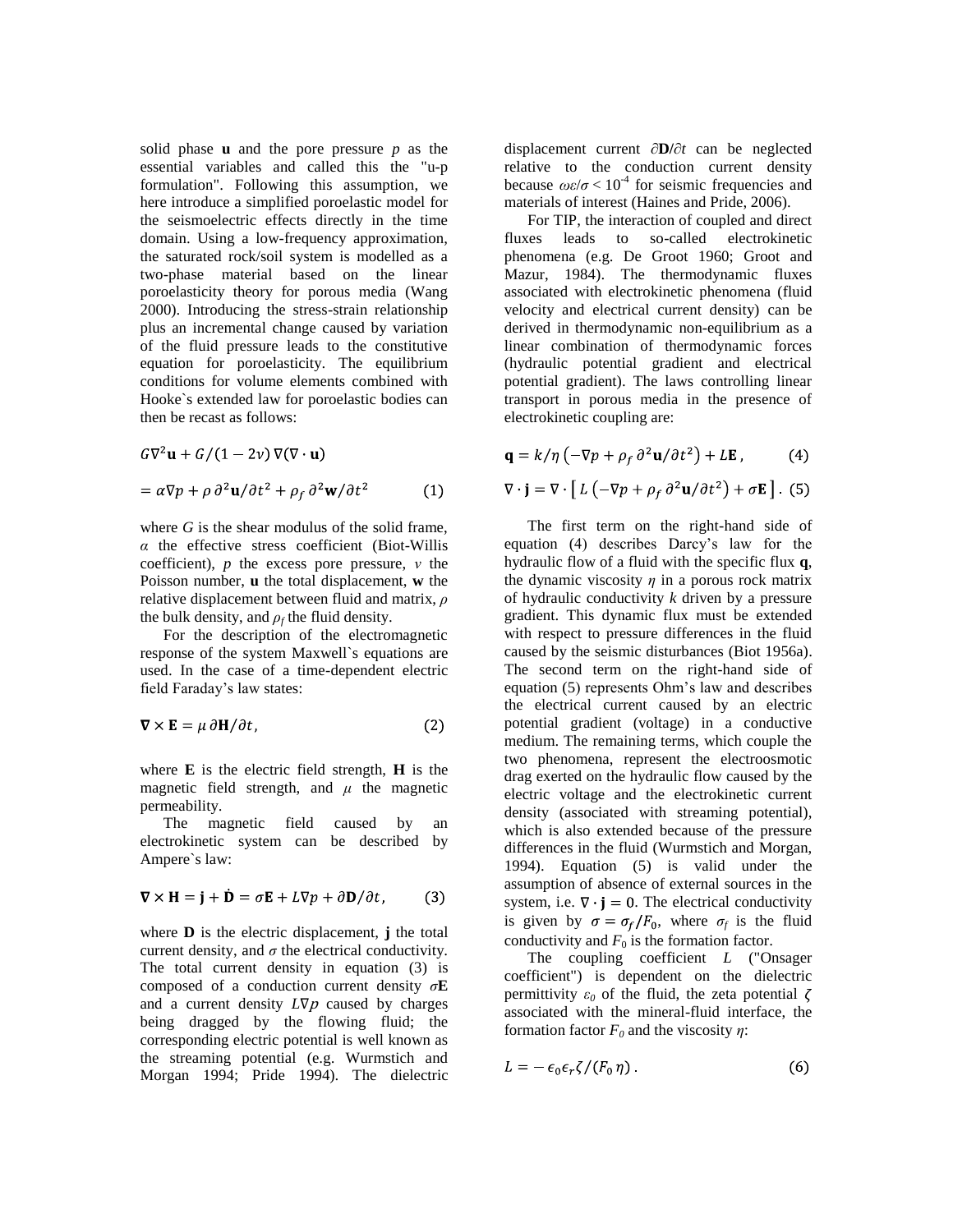The zeta potential  $\zeta$  describes the strength of the electric double layer, so the electrokinetic coupling coefficient *L* depends explicitly on the electric double layer properties (Pride 19994).

Finally, after some algebraic manipulations (Kröger 2007), the reduced set of equations which couple the seismic and electromagnetic responses of the system can be summarized as follows:

$$
G\nabla^2 \mathbf{u} + G/(1 - 2\nu) \nabla(\nabla \cdot \mathbf{u})
$$
  
=  $\alpha \nabla p + \rho \partial^2 \mathbf{u} / \partial t^2$  (7)  

$$
\nabla \cdot [k/\eta (-\nabla p + \rho_f \partial^2 \mathbf{u} / \partial t^2) + L\mathbf{E}]
$$

$$
= -\alpha \,\partial (\nabla \cdot \mathbf{u}) / \partial t - S_{\alpha} \,\partial p / \partial t, \tag{8}
$$

$$
\nabla \cdot [L(-\nabla p + \rho_f \partial^2 \mathbf{u}/\partial t^2)] = -\sigma \nabla \cdot \mathbf{E}, \quad (9)
$$

$$
\nabla \times (1/\sigma \, \nabla \times \mathbf{H} - L \nabla p) = -\mu \, \partial \mathbf{H} / \partial t \,. \tag{10}
$$

Equation (7) and equation (10) describe the mechanical and electromagnetic wave fields, respectively. All coupling is present in the transport equations (8)-(9). The conversion between seismic and electromagnetic energy at an interface between regions with different parameters is simulated in our modelling only for the PSVTM coupling, i.e. the compressional (P wave) and vertical polarized shear waves (SV wave) generate electrical currents in the PSV particle motion plane. These currents couple to the EM-wavefield components with transverse magnetic polarization (TM mode) (Haartsen and Pride 1997). It is a mode of the electromagnetic field that involves only one component of the magnetic field and the two components of the electric field perpendicular to the considered magnetic component, e.g. the *z*-component of the magnetic field and *x*- and *y*- components of the electric field. The TM mode is useful in describing 2D models in which the magnetic field is perpendicular to the 2D plane of the model. Therefore we consider in-plane induction currents for 2D models implemented in COMSOL Multiphysics. The in-plane induction currents represent a 3D situation where there is no variation in the *z* direction and the electromagnetic field propagates in the *x*-*y* plane. For this case, Maxwell's equations can be

reduced to a single scalar equation for the magnetic field component. This simplification can be expressed as follows:

$$
\begin{aligned} \mathbf{H}(x, y, t) & \xrightarrow{\text{yields}} H_z(x, y, t), \\ \mathbf{E}(x, y, t) &= E_x(x, y, t) + E_y(x, y, t) \end{aligned} \tag{11}
$$

If the magnetic field is perpendicular to the modelling plane, equation (10) becomes a scalar equation with the transversal component  $H_z$ being the only field component:

$$
\nabla \times (1/\sigma \, \nabla \times H_z - L \nabla p) = -\mu \, \partial H_z / \partial t \qquad (12)
$$

Equation (12) is well known as the induction equation for the *H* polarization (e.g. Schmucker and Weidelt, 1975) with an additional term due to the streaming potential; it is used instead of equation (10) for our modelling.

By eliminating the fluid acceleration term in equation (1) (e.g. Zienkiewicz et al. 1999) we have achieved a reduction of unknowns in the system of equations compared to conventional modelling approaches (e.g. Haartsen and Pride 1997; Haines and Pride 2006). However, along with this numerical simplification there is some loss of accuracy. This is accepted because of the benefits in terms of computation time.

#### **2.2 The numerical setup**

Here we describe the numerical implementation of the reduced set of equations derived in the section above. The modelling is done with the software package COMSOL Multiphysics. For robustness, the equations are solved using implicit time-stepping methods. The unconditional stability and ability to suppress numerical oscillations of these methods is important, as small elements may be necessary to resolve wave structures near interfaces, and time steps beyond unity grid Courant numbers (see below) are used. The limiting step size where the numerical damping becomes roughly equal to other errors, notably spatial discretization errors, is closely related to the Courant number (Courant et al. 1956), which is defined as:

$$
CFL = c\Delta t/h \quad , \tag{13}
$$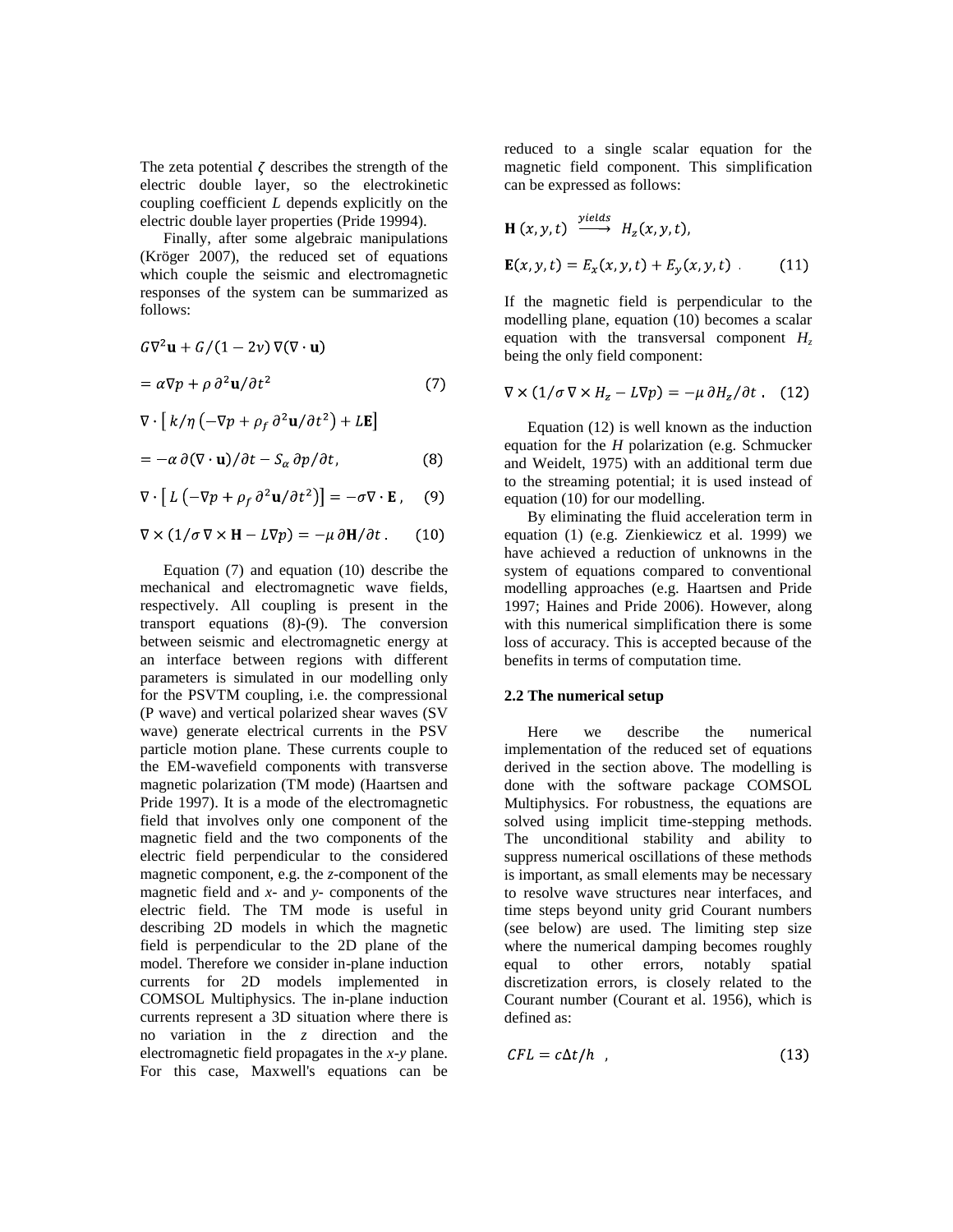where *c* is the maximum wave speed, *h* is the grid spacing, and ∆*t* is the time step size. As seismic source we used a Ricker wavelet with a 380 Hz centre frequency. The frequency was chosen on the basis of the finite-element size and resolving power of the spatial discretization.

Since our model allows examination of the entire domain at a fixed point in time, or of a single point throughout the duration of the simulation, a full analysis of the different wave modes is possible. The coseismic wave and the interface responses are the most prominent and we will investigate where these waves originate and how they propagate. It is important to avoid spurious reflections in the model which would negatively affect the accuracy of the numerical solution. Therefore non-reflecting boundary conditions are applied, which damp the wave motion near the boundaries. Non-reflecting boundary conditions allow an outgoing wave to leave the modelling domain with no or minimal reflections. For the case of transient analysis, Givoli`s and Neta`s reformulation of the Higdon conditions (Givoli and Neta, 2004) for plane waves was implemented.



**Figure 1**: 2D model setup featuring a clay lens at 4 m depth in a sand background, a subsurface seismic shot point, and an electrode receiver line at the ground surface.

To simulate the seismoelectric effects in a porous medium, we used a simple model illustrated in Figure 1 that involves a clay lens in a sand background. The material properties for this setup are shown in the figure. We are particularly interested in the ability of the seismoelectric method to detect thin subsurface layers. The source/receiver configuration is also

depicted in Figure 1. The explosion source is positioned nearly in the middle of the model 1 m above the clay lens. The receivers are arranged symmetrically at both sides of the source at the ground surface. The receiver spacing is 0.03 m. The example has the following medium parameters. The porosity  $\phi$  is 30% in the sand. All layers are saturated with pore water of pH 7, salinity 0.001 mol/L, and a viscosity  $\eta$  of 10<sup>-3</sup> Pa s. The Zeta potential is calculated using the relations provided by Pride and Morgan (1991) and therefore the corresponding electrokinetic coupling coefficient is set to  $L = 4.9e-7$  m<sup>2</sup>/Vs. The permeability *k* is 0.1 D in the sand background and 0.1 mD in the clay lens. The electrical conductivity  $\sigma$  is 0.01 S/m in the sand background and 0.05 S/m in the clay lens.

## **3. Results**

#### **3.1 The seismoelectric effects**

It has been theoretically shown that when a seismic wave propagates through a fluidsaturated porous medium, seismoelectric coupling phenomena generate EM disturbances of three different types (Haines 2004). The first type is called direct field, because it can be thought of as analogous to the seismic direct wave. It is generated by charge separation at the impact point caused by the fluid pressure distribution and it occurs at the time of the source impulse and continues until the region of the impact point has relaxed to its original state (Figure 2a). The second effect occurs when a seismic wave travels through a porous material, creating a fluid pressure gradient and an acceleration of the grain matrix. The associated charge separation manifests an electric field, collocated with the seismic wave; it is called coseismic field (Figure 2b). The third effect occurs when a mechanical disturbance encounters an interface in material properties. When crossing an interface between two layers with different properties, a seismic wave generates a time-varying charge separation which acts as a dipole radiating electromagnetic energy independently of the seismic wave. Due to constructive interference, a significant portion of the first Fresnel zone acts as a disk of electric dipoles oriented normal to the interface. This disk of dipoles oscillates with the waveform of the seismic wave (Figure 2c).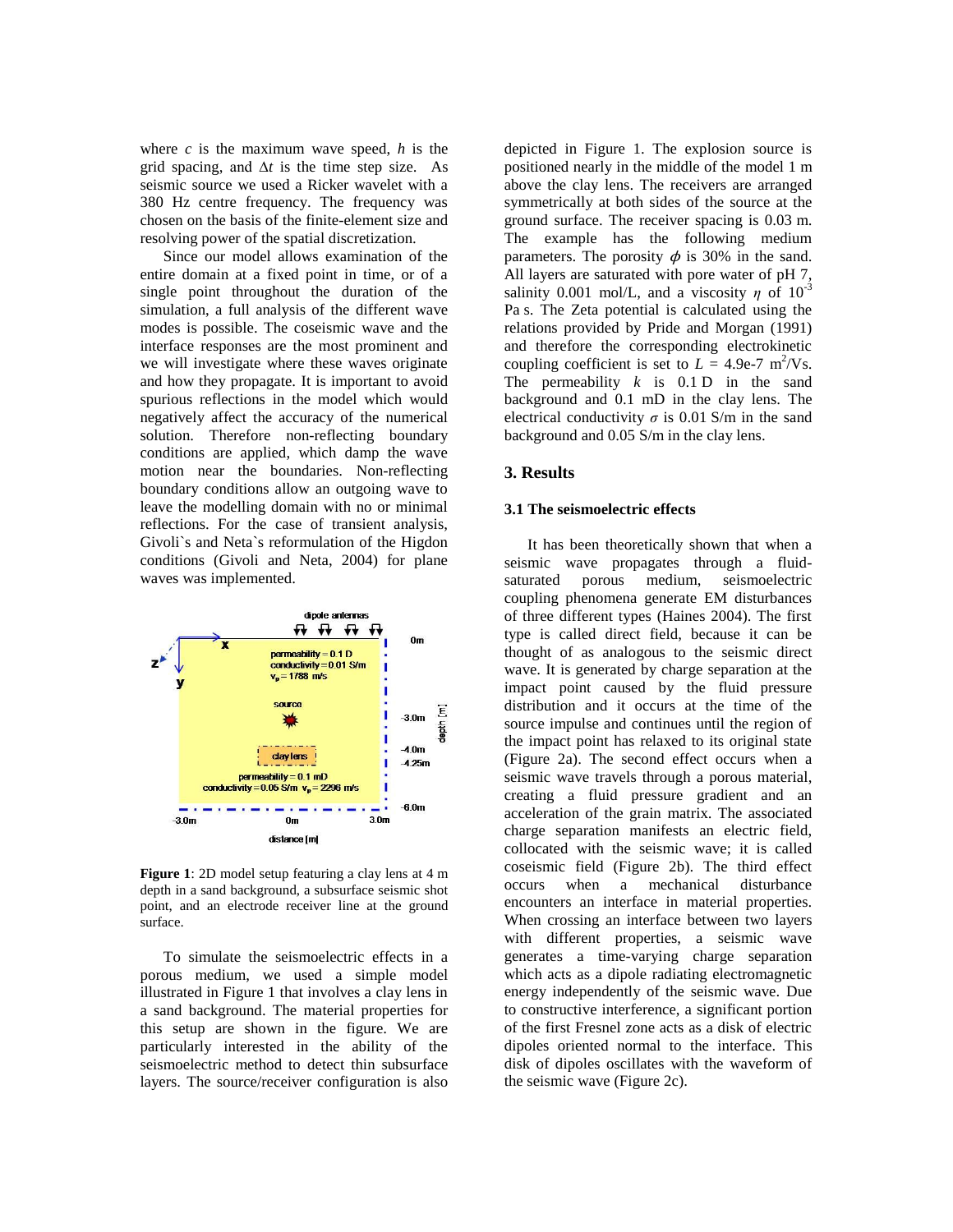

**Figure 2**: Snapshots of the different seismoelectric phenomena (a-c) and their corresponding seismoelectrogram (d): a) direct field. b) coseismic field. c) interface response. d) seismoelectrogram. The effects are simulated for an identical setup (Figure 1) and model parameters, but results at different times are shown.

The synthetic seismoelectrogram in Figure 2d shows the three different types of seismoelectric phenomena. The different types of signals in the seismoelectrogram are corresponding to the characteristics of the seismoelectric effects shown in the Figures 2a-c. The dipoles of the direct field and the interface response are recorded at nearly the same time at all electrodes because of the high velocities of EM waves relative to seismic waves. The coseismic field shows the typical hyperbolical structure of a seismic wave. All signals show a polarity reversal at the lateral position of the shot point.

#### **3.2 The responses of the system**

To gain insight into the coupling of the different seismoelectric responses we computed the electric, magnetic, and displacement fields generated by the same point source and plotted them in one figure (Figure 3). To describe the dynamical aspects of the system a new approach is adopted in form of the von Mises stress (Kröger 2007). The von Mises stress is composed of the absolute value of the resulting stress tensor and the mixed terms of the single components of the transversal contraction (e.g. Zienkiewicz 1999).

overall view



**Figure 3**: Electric potential (surface plot), von Mises stress (contour plot), and horizontal component of the magnetic field (height plot) at  $t = 1.2$  ms. The TM wave develops when the SV wave encounters the interface of the clay lens.

The fields are plotted for the time when the trough of the shear wave arrives at the clay lens  $(t = 1.2 \text{ ms})$ . Figure 3 shows that the horizontal displacement of the P wave and the vertical displacement of the SV wave are delineated by the von Mises stress. Furthermore, the snapshot points out that the electric and magnetic fields are locally induced by the propagation of P and SV waves through the fluid-saturated porous medium, i.e., the converted magnetic field is caused by the SV wave at the interface ("interface response") and the induced electric field is caused by the displacement components of the waves ("coseismic field").

To investigate the TM wave field conversions in more detail, snapshots and a synthetic magnetogram were calculated for the different mechanical contrasts of the model. The snapshots are plotted at the time of arrival of the maximum of the peak and trough of the SV wave at the upper boundary of the clay lens at  $t = 1.07$  ms and  $t = 1.20$  ms, respectively (Figure 4a), and arrival of the maximum of the peak and trough of the SV wave at the lower boundary of the clay lens at  $t = 1.29$  ms and  $t = 1.39$  ms, respectively (Figure 4b). The snapshots show the mechanical displacement of the SV wave (contour plot) and the resulting magnetic field component (surface plot). The latter reveals an dipole radiation pattern, centred under the seismic source on the interface and with field lines pointing on one side into the paper and on the other side out of the paper.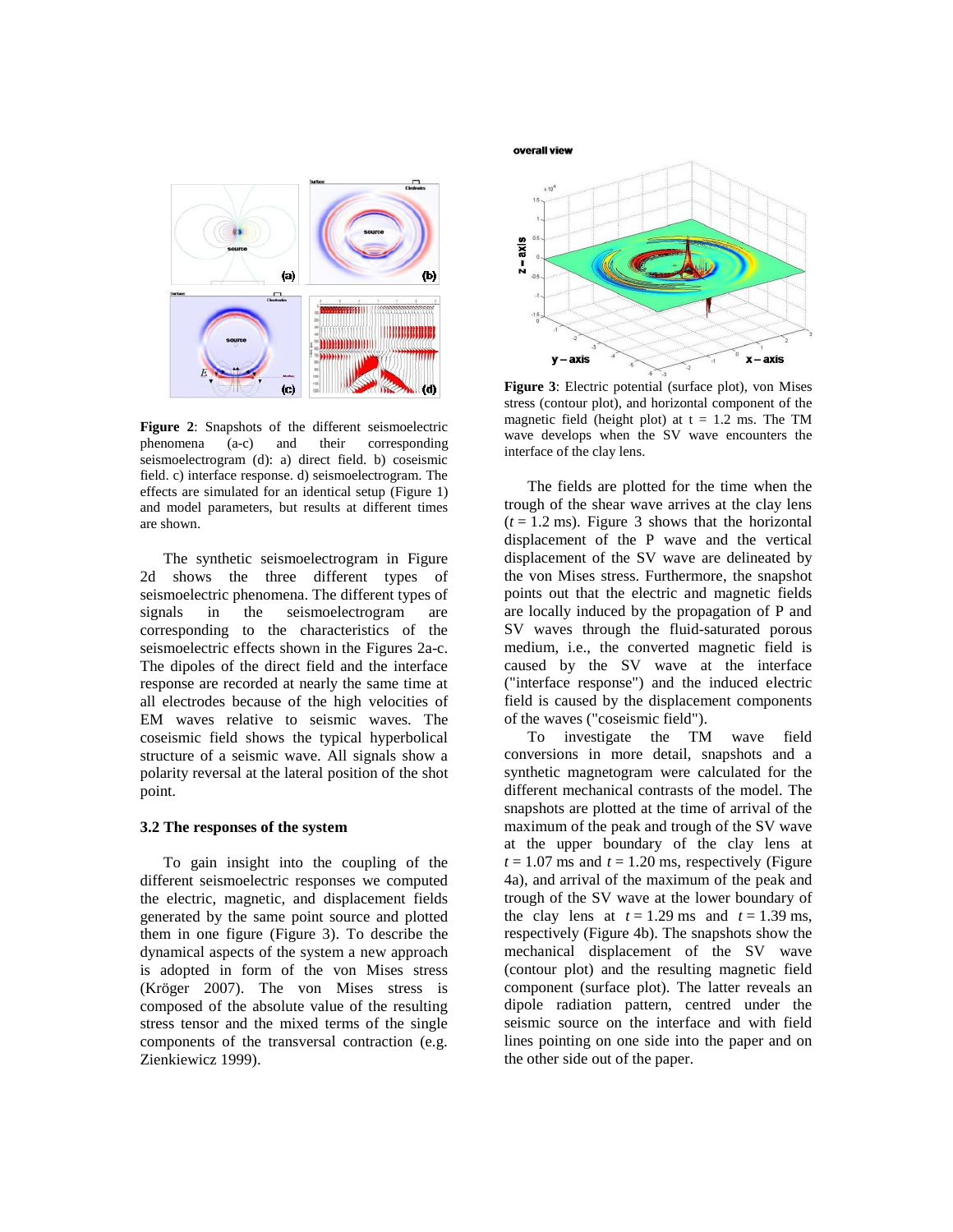### Figure 4a



**Figure 4**: (a) Snapshots calculated for the time of arrival of the maximum of the peak at  $t = 1.0$  ms (left) and the trough at  $t = 1.2$  ms (right) of the wave at the upper boundary of the clay lens. (b) Snapshots calculated for the time of arrival of the maximum of the peak at  $t = 1.29$  ms (left) and the trough at  $t = 1.39$  ms (right) of the wave at the lower boundary of the clay lens. The two successive snapshots show both the mechanical displacement of the SV wave (contour plot) and the resulting magnetic dipole field (surface plot).

The magnetogram (Figure 5) is computed for the set of receivers at the ground surface for the same time interval as for the snapshots  $(t = 0.9$ -1.4 ms). It shows the conversion of the SV wave to TM waves in form of the  $H$ <sup>z</sup> component of the magnetic field occurring at the upper and lower boundaries of the clay lens. Comparing with Figures 4a-b, one can see the good correspondence between the dipoles in the snapshots and those in the magnetogram. The maxima and minima of the amplitudes in the magnetogram coincide exactly with the peaks and troughs of the wave when encountering the interface.



**Figure 4**: Seismoelectric conversion of wavefields for the PSVTM coupling. The magnetogram shows for the time interval  $t = 0.9 - 1.4$  ms the gradual TM wave conversion at the upper and lower boundaries of the clay lens.

# **4. Conclusions**

We have investigated seismoelectric effects that occur in the shallow subsurface by means of finite-element modelling using COMSOL Multiphysics. Such simulation studies are important to assess the potential use of the seismoelectric method for the characterization of the subsurface and its fluid content. Our simulations revealed the three kinds of seismoelectric effects which are predicted by the theory: direct field, coseismic field, and interface response. Our numerical code can be used to study the interaction of seismic and EM wave propagation as a function of the material properties of a fluid-saturated medium. Its main application is to simulate the EM waves generated by the passage of seismic waves through an interface separating two different media. The modelling results indicate that the seismoelectric method can detect thin, interbedded layers and lenses.

# **5. References**

1. Biot, M., Theory of propagation of elastic waves in a fluid-saturated porous media, *J. Acoust. Soc. Am.*, **28**, 168-178 (1956a).